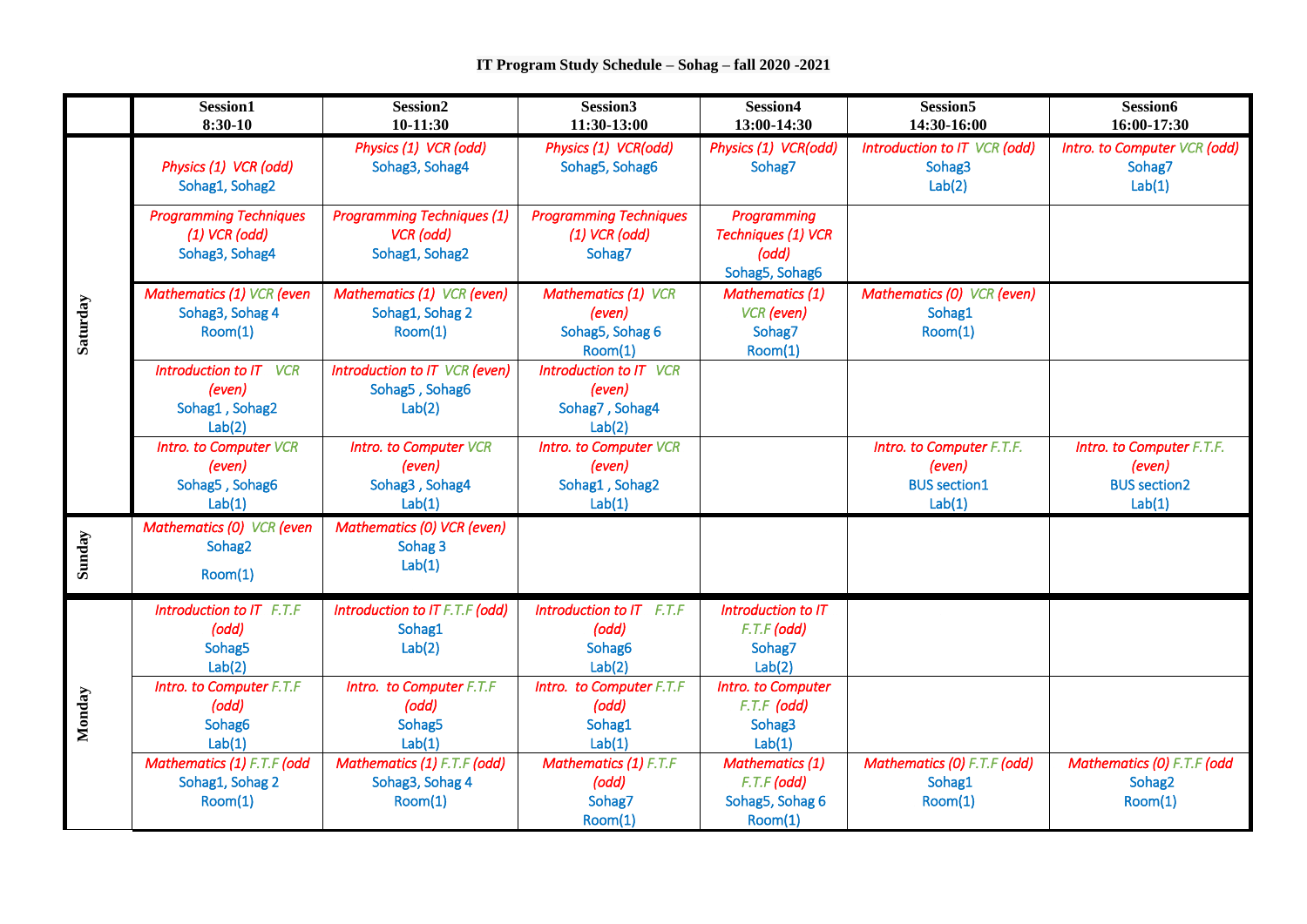|         | Physics (1) F.T.F (even)<br>Sohag1<br>Lab(2)                                        | Physics (1) F.T.F (even)<br>Sohag2<br>Lab(2)                            | Physics (1) F.T.F (even)<br>Sohag3<br>Lab(2)                            | Physics (1) F.T.F<br>(even)<br>Sohag4<br>Lab(2)                   | Physics (1) F.T.F (even)<br>Sohag7<br>Lab(2)                             | Physics (1) F.T.F (even)<br>Sohag 6<br>Lab(2)                          |
|---------|-------------------------------------------------------------------------------------|-------------------------------------------------------------------------|-------------------------------------------------------------------------|-------------------------------------------------------------------|--------------------------------------------------------------------------|------------------------------------------------------------------------|
|         | <b>Programming Techniques</b><br>$(1)$ F.T.F (even)<br>Sohag <sub>2</sub><br>Lab(1) | <b>Programming Techniques (1)</b><br>$F.T.F$ (even)<br>Sohag1<br>Lab(1) | <b>Programming Techniques</b><br>$(1)$ F.T.F (even)<br>Sohag4<br>Lab(1) | Programming<br>Techniques (1) F.T.F<br>(even)<br>Sohag3<br>Lab(1) | <b>Programming Techniques (1)</b><br>$F.T.F$ (even)<br>Sohag 6<br>Lab(1) | <b>Programming Techniques (1)</b><br>F.T.F (even)<br>Sohag 5<br>Lab(1) |
| Tuesday |                                                                                     | <b>Intro. to Computer VCR</b><br>(odd)<br>Lab $(2)$ BUS                 |                                                                         |                                                                   | Mathematics (0) F.T.F (odd<br>Sohag 3<br>Room(1)                         | Introduction to IT (1) F.T.F<br>(even)<br>Sohag3<br>Lab(2)             |
|         |                                                                                     | (section1, section2)                                                    |                                                                         |                                                                   | Physics (1) F.T.F (even)<br>Sohag 5<br>Lab(2)                            | Intro. to Computer F.T.F<br>(even)<br>Sohag7<br>Lab(1)                 |
|         |                                                                                     |                                                                         |                                                                         |                                                                   | <b>Programming Techniques (1)</b><br>F.T.F (even)<br>Sohag 7<br>Lab(1)   |                                                                        |
|         |                                                                                     |                                                                         |                                                                         |                                                                   | Introduction to IT F.T.F (odd)<br>Sohag2<br>Lab(2)                       | Introduction to IT F.T.F (odd)<br>Sohag4<br>Lab(2)                     |
|         |                                                                                     |                                                                         |                                                                         |                                                                   | Intro. to Computer F.T.F (odd)<br>Sohag4<br>Lab(1)                       | Intro. to Computer F.T.F<br>(odd)<br>Sohag2<br>Lab(1)                  |
|         | <b>Programming Techniques</b><br>$(3)$ VCR $(odd)$<br>Lab(1)                        | <b>Discrete Mathematics VCR</b><br>$(odd)$ Lab $(1)$                    | <b>Automata Models VCR</b><br>$(odd)$ Lab $(1)$                         | <b>Systems and</b><br><b>Operations Research</b><br>VCR (odd)     | Electronics VCR (Odd)<br>Lab(1)                                          |                                                                        |
|         | <b>Programming Techniques</b><br>(3)<br>F.T.F (even)                                | <b>Discrete Mathematics F.T.F</b><br>$(even)$ Lab $(1)$                 | <b>Automata Models F.T.F</b><br>(even)                                  | Electronics F.T.F<br>$(even)$ Lab $(1)$                           | <b>Systems and Operations</b><br><b>Research</b><br>F.T.F (even)         |                                                                        |